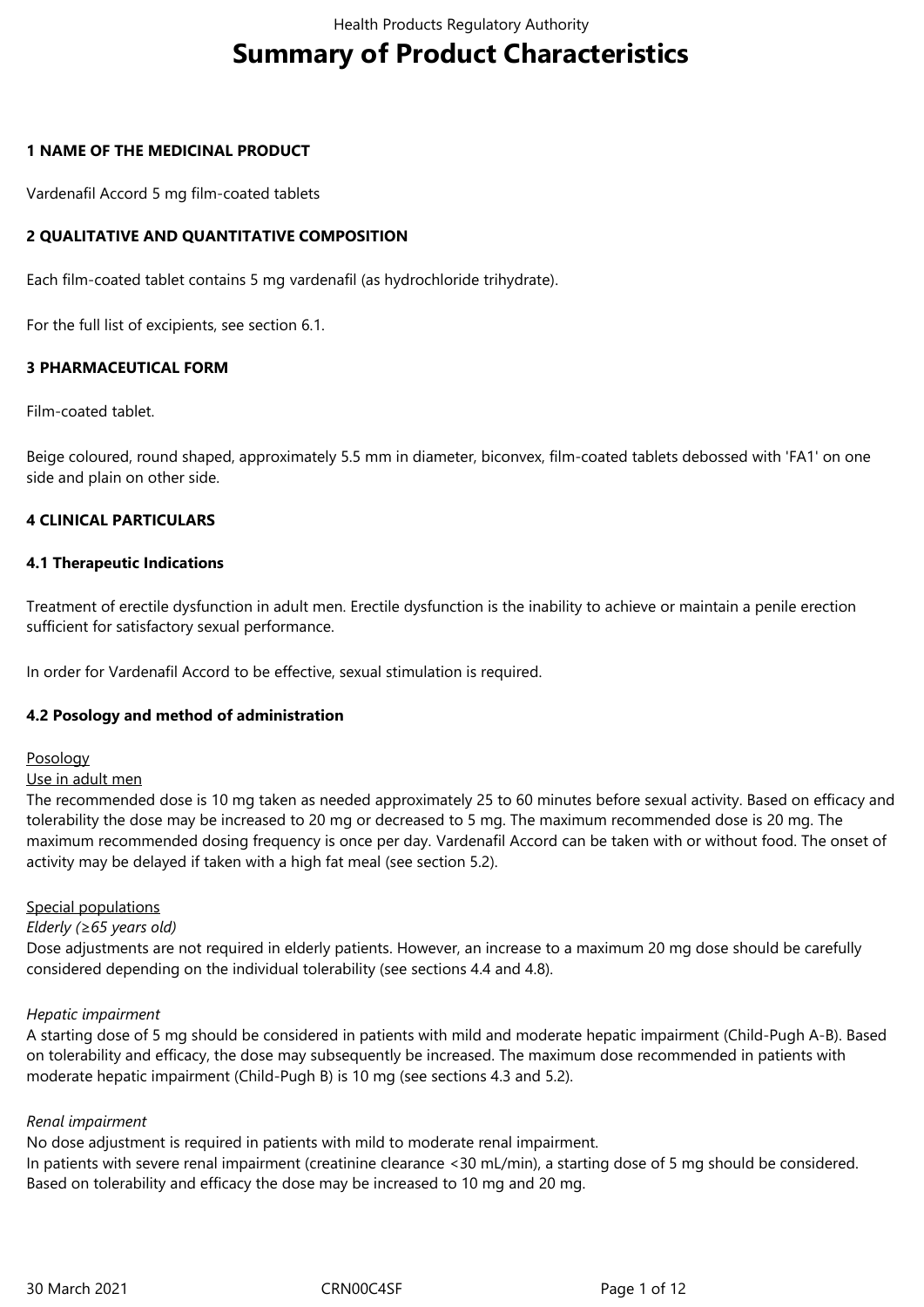# Paediatric population

Vardenafil Accord is not indicated for individuals below 18 years of age. There is no relevant indication for use of Vardenafil Accord in children.

Use in patients using other medicinal products *Concomitant use of CYP3A4 inhibitors* When used in combination with the CYP3A4 inhibitors such as erythromycin or clarithromycin, the dose of vardenafil should not exceed 5 mg (see section 4.5).

Method of administration For oral use.

# **4.3 Contraindications**

Hypersensitivity to the active substance or to any of the excipients listed in section 6.1.

The co-administration of vardenafil with nitrates or nitric oxide donors (such as amyl nitrite) in any form is contraindicated (see sections 4.5 and 5.1).

Vardenafil Accord is contraindicated in patients who have loss of vision in one eye because of non‑arteritic anterior ischemic optic neuropathy (NAION), regardless of whether this episode was in connection or not with previous phosphodiesterase5 (PDE5) inhibitor exposure (see section 4.4).

Medicinal products for the treatment of erectile dysfunction should generally not be used in men for whom sexual activity is inadvisable (e.g. patients with severe cardiovascular disorders such as unstable angina or severe cardiac failure [New York Heart Association III or IV]).

The safety of vardenafil has not been studied in the following sub‑groups of patients and its use is therefore contraindicated until further information is available:

- severe hepatic impairment (Child-Pugh C),
- end stage renal disease requiring dialysis,
- hypotension (blood pressure <90/50 mmHg),
- recent history of stroke or myocardial infarction (within the last 6 months),
- unstable angina and known hereditary retinal degenerative disorders such as retinitis pigmentosa.

Concomitant use of vardenafil with the potent CYP3A4 inhibitors ketoconazole and itraconazole (oral form) is contraindicated in men older than 75 years.

Concomitant use of vardenafil with HIV protease inhibitors such as ritonavir and indinavir is contraindicated, as they are very potent inhibitors of CYP3A4 (see section 4.5).

The co-administration of PDE5 inhibitors, including vardenafil, with guanylate cyclase stimulators, such as riociguat, is contraindicated as it may potentially lead to symptomatic hypotension (see section 4.5).

#### **4.4 Special warnings and precautions for use**

A medical history and physical examination should be undertaken to diagnose erectile dysfunction and determine potential underlying causes, before pharmacological treatment is considered.

Prior to initiating any treatment for erectile dysfunction, physicians should consider the cardiovascular status of their patients, since there is a degree of cardiac risk associated with sexual activity (see section 4.3). Vardenafil has vasodilator properties, resulting in mild and transient decreases in blood pressure (see section 5.1). Patients with left ventricular outflow obstruction, e.g., aortic stenosis and idiopathic hypertrophic subaortic stenosis, can be sensitive to the action of vasodilators including Type 5 phosphodiesterase inhibitors.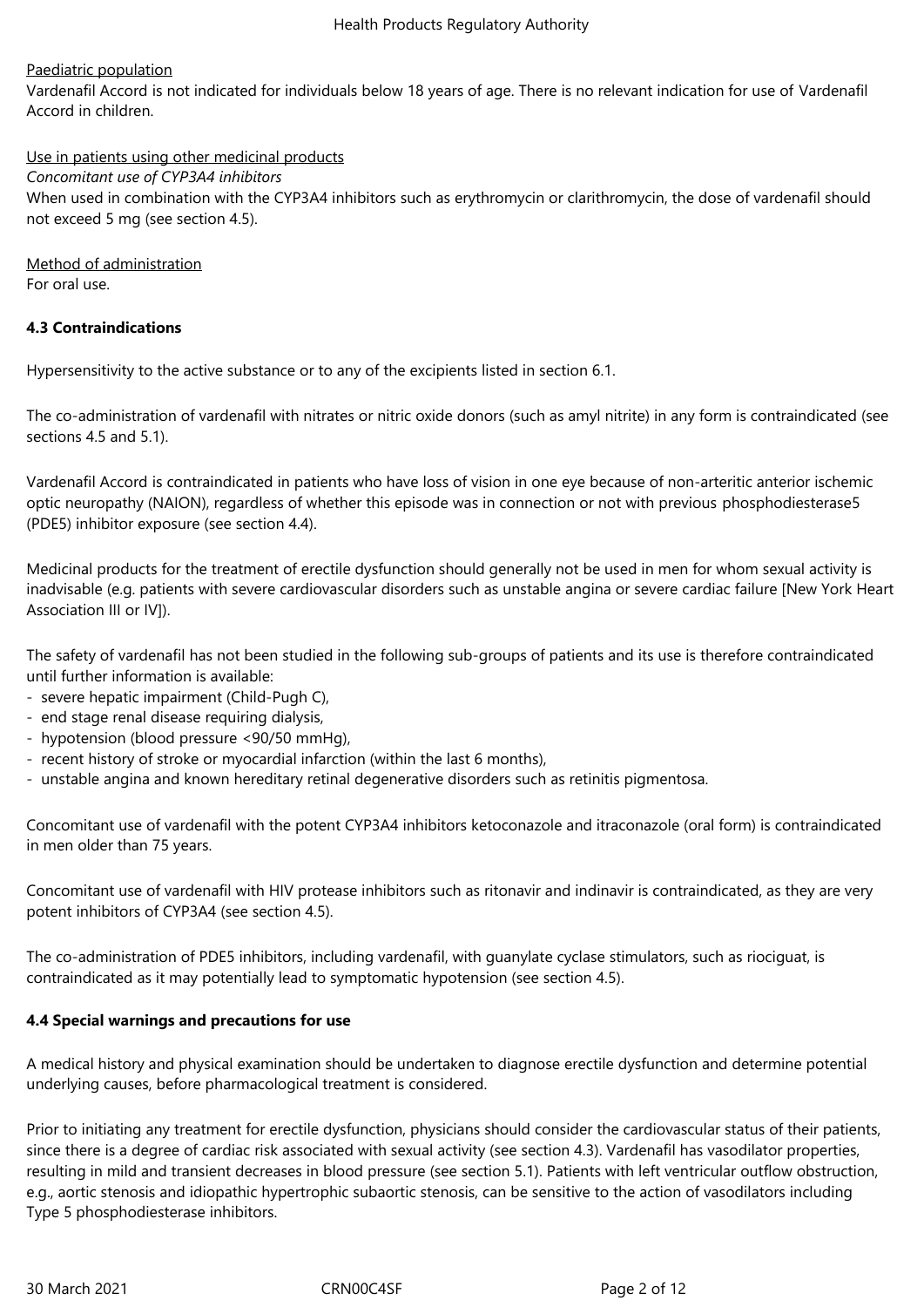Serious cardiovascular events including sudden death, tachycardia, myocardial infarction, ventricular tachy-arrythmia, angina pectoris, and cerebrovascular disorders (including transient ischaemic attack and cerebral haemorrhage), have been reported in temporal association with vardenafil. Most of the patients in whom these events have been reported had pre-existing cardiovascular risk factors. However, it is not possible to definitively determine whether these events are related directly to these risk factors, to vardenafil, to sexual activity, or to a combination of these or other factors.

Medicinal products for the treatment of erectile dysfunction should be used with caution in patients with anatomical deformation of the penis (such as angulation, cavernosal fibrosis or Peyronie's disease), or in patients who have conditions which may predispose them to priapism (such as sickle cell anaemia, multiple myeloma or leukaemia).

The safety and efficacy of combinations of vardenafil film-coated tablets with vardenafil orodispersible tablets or other treatments for erectile dysfunction have not been studied. Therefore, the use of such combinations is not recommended.

Tolerability of the maximum dose of 20 mg may be lower in elderly patients ( $\geq$  65 years old) (see sections 4.2 and 4.8).

#### *Concomitant use of alpha‑blockers*

The concomitant use of alpha-blockers and vardenafil may lead to symptomatic hypotension in some patients because both are vasodilators. Concomitant treatment with vardenafil should only be initiated if the patient has been stabilised on his alpha-blocker therapy. In those patients who are stable on alpha-blocker therapy, vardenafil should be initiated at the lowest recommended starting dose of 5 mg film-coated tablets. Vardenafil may be administered at any time with tamsulosin or with alfuzosin. With other alpha‑blockers a time separation of dosing should be considered when vardenafil is prescribed concomitantly (see section 4.5). In those patients already taking an optimized dose of vardenafil, alpha‑blocker therapy should be initiated at the lowest dose. Stepwise increase in alpha‑blocker dose may be associated with further lowering of blood pressure in patients taking vardenafil.

#### *Concomitant use of CYP3A4 inhibitors*

Concomitant use of vardenafil with potent CYP3A4 inhibitors such as itraconazole and ketoconazole (oral form) should be avoided as very high plasma concentrations of vardenafil are reached if the medicinal products are combined (see sections 4.5 and 4.3).

Vardenafil dose adjustment might be necessary if moderate CYP3A4 inhibitors such as erythromycin and clarithromycin, are given concomitantly (see sections 4.5 and 4.2).

Concomitant intake of grapefruit or grapefruit juice is expected to increase the plasma concentrations of vardenafil. The combination should be avoided (see section 4.5).

# *Effect on QTc interval*

Single oral doses of 10 mg and 80 mg of vardenafil have been shown to prolong the QTc interval by a mean of 8 msec and 10 msec, respectively. And single doses of 10 mg vardenafil co‑administered concomitantly with 400 mg gatifloxacin, an active substance with comparable QT effect, showed an additive QTc effect of 4 msec when compared to either active substance alone. The clinical impact of these QT changes is unknown (see section 5.1).

The clinical relevance of this finding is unknown and cannot be generalised to all patients under all circumstances, as it will depend on the individual risk factors and susceptibilities that may be present at any time in any given patient. Medicinal products that may prolong QTc interval, including vardenafil, are best avoided in patients with relevant risk factors, for example, hypokalaemia, congenital QT prolongation, concomitant administration of antiarrhythmic medicinal products in Class 1A (e.g. quinidine, procainamide), or Class III (e.g., amiodarone, sotalol).

#### *Effect on vision*

Visual defects and cases of non‑arteritic ischemic optic neuropathy (NAION) have been reported in connection with the intake of vardenafil and other PDE5 inhibitors. Analyses of observational data suggest an increased risk of acute NAION in men with erectile dysfunction following exposure to PDE5 inhibitors such as vardenafil, tadalafil and sildenafil (see section 4.8). As this may be relevant for all patients exposed to vardenafil the patient should be advised that in the case of sudden visual defect, he should stop taking Vardenafil Accord and consult a physician immediately (see section 4.3).

#### *Effect on bleeding*

*In vitro* studies with human platelets indicate that vardenafil has no antiaggregatory effect on its own, but at high (super‑therapeutic) concentrations vardenafil potentiates the antiaggregatory effect of the nitric oxide donor sodium nitroprusside. In humans, vardenafil had no effect on bleeding time alone or in combination with acetylsalicyclic acid (see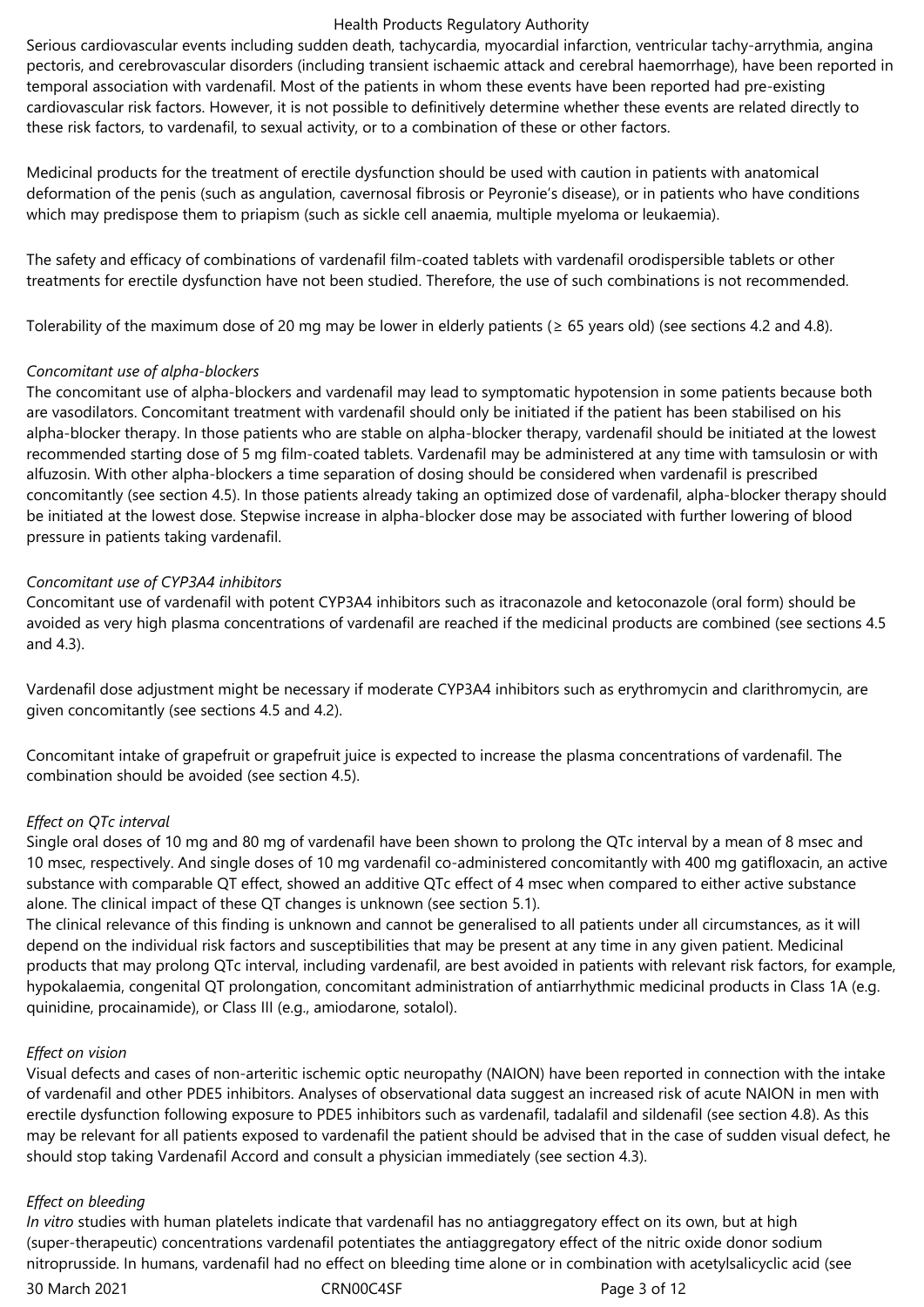section 4.5). There is no safety information available on the administration of vardenafil to patients with bleeding disorders or active peptic ulceration. Therefore vardenafil should be administered to these patients only after careful benefit-risk assessment.

# **4.5 Interaction with other medicinal products and other forms of interactions**

# Effects of other medicinal products on vardenafil

# *In vitro* studies

Vardenafil is metabolised predominantly by hepatic enzymes via cytochrome P450 (CYP) isoform 3A4, with some contribution from CYP3A5 and CYP2C isoforms. Therefore, inhibitors of these isoenzymes may reduce vardenafil clearance.

# *In vivo* studies

Co‑administration of the HIV protease inhibitor indinavir (800 mg three times a day), a potent CYP3A4 inhibitor, with vardenafil (10 mg film-coated tablet) resulted in a 16-fold increase in vardenafil AUC and a 7-fold increase in vardenafil C <sub>max</sub>. At 24 hours, the plasma levels of vardenafil had fallen to approximately 4% of the maximum vardenafil plasma level ( $C_{max}$ ).

Co‑administration of vardenafil with ritonavir (600 mg twice daily) resulted in a 13‑fold increase in vardenafil Cmax and a 49-fold increase in vardenafil AUC  $_{0.24}$  when co-administered with vardenafil 5 mg. The interaction is a consequence of blocking hepatic metabolism of vardenafil by ritonavir, a highly potent CYP3A4 inhibitor, which also inhibits CYP2C9. Ritonavir significantly prolonged the half-life of vardenafil to 25.7 hours (see section 4.3).

Co‑administration of ketoconazole (200 mg), a potent CYP3A4 inhibitor, with vardenafil (5 mg) resulted in a 10‑fold increase in vardenafil AUC and a 4-fold increase in vardenafil C  $_{max}$  (see section 4.4).

Although specific interaction studies have not been conducted, the concomitant use of other potent CYP3A4 inhibitors (such as itraconazole) can be expected to produce vardenafil plasma levels comparable to those produced by ketoconazole. Concomitant use of vardenafil with potent CYP3A4 inhibitors such as itraconazole and ketoconazole (oral use) should be avoided (see sections 4.3 and 4.4). In men older than 75 years the concomitant use of vardenafil with itraconazole or ketoconazole is contraindicated (see section 4.3).

Co‑administration of erythromycin (500 mg three times a day), a CYP3A4 inhibitor, with vardenafil (5 mg) resulted in a 4‑fold increase in vardenafil AUC and a 3-fold increase in C  $_{\text{max}}$ . Although a specific interaction study has not been conducted, the co-administration of clarithromycin can be expected to result in similar effects on vardenafil AUC and C  $_{\text{max}}$ . When used in combination with a moderate CYP3A4 inhibitor such as erythromycin or clarithromycin, vardenafil dose adjustment might be necessary (see sections 4.2 and 4.4). Cimetidine (400 mg twice daily), a non-specific cytochrome P450 inhibitor, had no effect on vardenafil AUC and  $C_{\text{max}}$  when co-administered with vardenafil (20 mg) to healthy volunteers.

Grapefruit juice being a weak inhibitor of CYP3A4 gut wall metabolism, may give rise to modest increases in plasma levels of vardenafil (see section 4.4).

The pharmacokinetics of vardenafil (20 mg) was not affected by co-administration with the H2-antagonist ranitidine (150 mg) twice daily), digoxin, warfarin, glibenclamide, alcohol (mean maximum blood alcohol level of 73 mg/dl) or single doses of antacid (magnesium hydroxide/aluminium hydroxide).

Although specific interaction studies were not conducted for all medicinal products, population pharmacokinetic analysis showed no effect on vardenafil pharmacokinetics of the following concomitant medicinal products: acetylsalicylic acid, ACE‑inhibitors, beta‑blockers, weak CYP3A4 inhibitors, diuretics and medicinal products for the treatment of diabetes (sulfonylureas and metformin).

# Effects of vardenafil on other medicinal products

There are no data on the interaction of vardenafil and non-specific phosphodiesterase inhibitors such as theophylline or dipyridamole.

# *In vivo* studies

30 March 2021 CRN00C4SF Page 4 of 12 No potentiation of the blood pressure lowering effect of sublingual nitroglycerin (0.4 mg) was observed when vardenafil (10 mg) was given at varying time intervals (1 h to 24 h) prior to the dose of nitroglycerin in a study in 18 healthy male subjects. Vardenafil 20 mg film-coated tablet potentiated the blood pressure lowering effect of sublingual nitroglycerin (0.4 mg) taken 1 and 4 hours after vardenafil administration to healthy middle aged subjects. No effect on blood pressure was observed when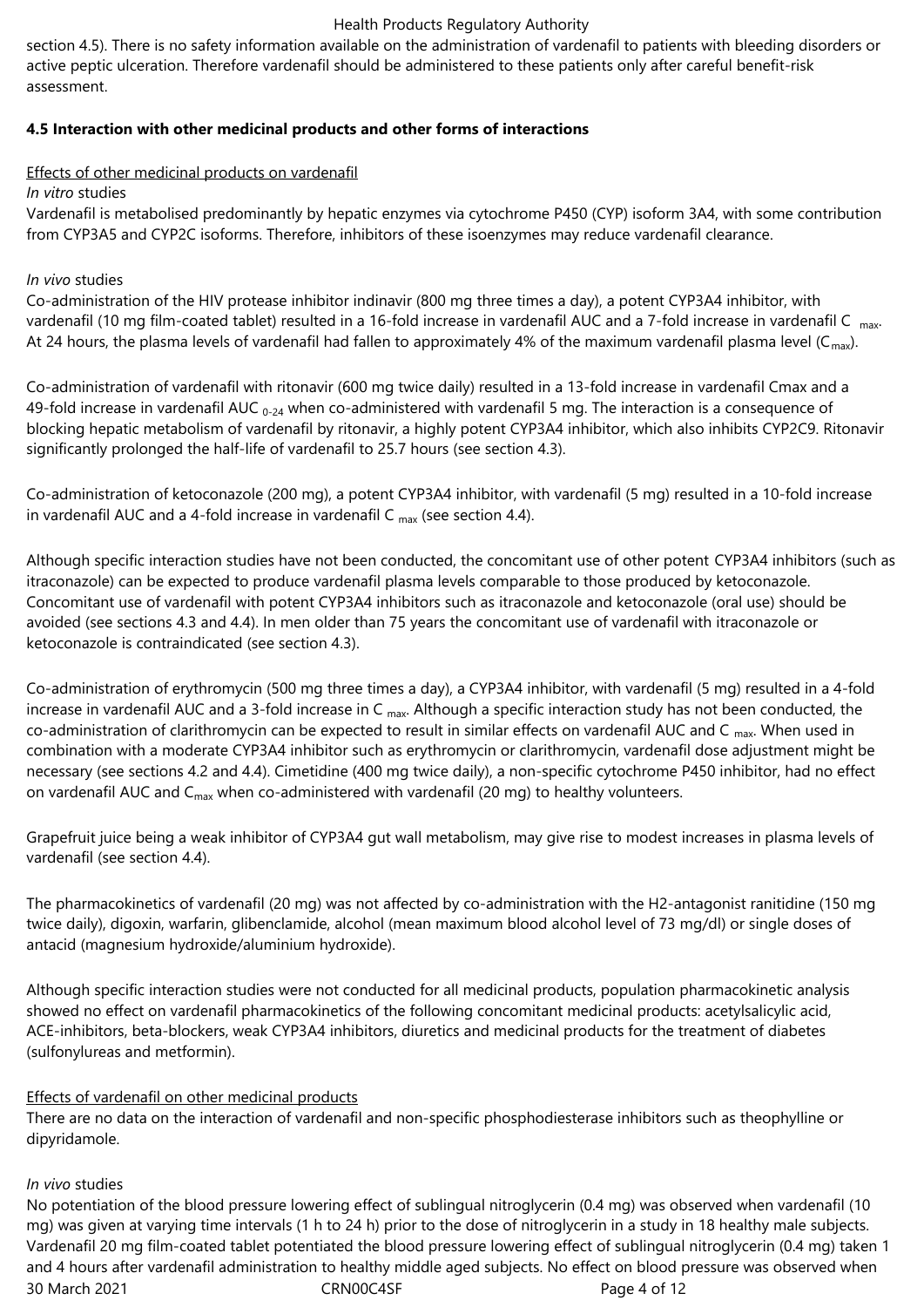nitroglycerin was taken 24 hours after administration of a single dose of vardenafil 20 mg film-coated tablet. However, there is no information on the possible potentiation of the hypotensive effects of nitrates by vardenafil in patients, and concomitant use is therefore contraindicated (see section 4.3).

Nicorandil is a hybrid of potassium channel opener and nitrate. Due to the nitrate component it has the potential to have serious interaction with vardenafil.

Since alpha-blocker monotherapy can cause marked lowering of blood pressure, especially postural hypotension and syncope, interaction studies were conducted with vardenafil. In two interaction studies with healthy normotensive volunteers after forced titration of the alpha‑blockers tamsulosin or terazosin to high doses, hypotension (in some cases symptomatic) was reported in a significant number of subjects after co‑administration of vardenafil. Among subjects treated with terazosin, hypotension was observed more frequently when vardenafil and terazosin were given simultaneously than when the dosing was separated by a time interval of 6 hours.

Based on the results of interaction studies conducted with vardenafil in patients with benign prostatic hyperplasia (BPH) on stable tamsulosin, terazosin or alfuzosin therapy:

· When vardenafil (film-coated tablets) was given at doses of 5, 10 or 20 mg on a background of stable therapy with tamsulosin, there was no symptomatic reduction in blood pressure, although 3/21 tamsulosin treated subjects exhibited transient standing systolic blood pressures of less than 85 mmHg.

· When vardenafil 5 mg (film-coated tablets) was given simultaneously with terazosin 5 or 10 mg, one of 21 patients experienced symptomatic postural hypotension. Hypotension was not observed when vardenafil 5 mg and terazosin administration was separated by 6 hours.

· When vardenafil (film-coated tablets) was given at doses of 5 or 10 mg on a background of stable therapy with alfuzosin, compared to placebo, there was no symptomatic reduction in blood pressure.

Therefore, concomitant treatment should be initiated only if the patient is stable on his alpha-blocker therapy. In those patients who are stable on alpha‑blocker therapy, vardenafil should be initiated at the lowest recommended starting dose of 5 mg. Vardenafil Accord may be administered at any time with tamsulosin or alfuzosin. With other alpha‑blockers a time separation of dosing should be considered when vardenafil is prescribed concomitantly (see section 4.4).

No significant interactions were shown when warfarin (25 mg), which is metabolised by CYP2C9, or digoxin (0.375 mg) was co‑administered with vardenafil (20 mg film-coated tablets). The relative bioavailability of glibenclamide (3.5 mg) was not affected when co-administered with vardenafil (20 mg). In a specific study, where vardenafil (20 mg) was co-administered with slow release nifedipine (30 mg or 60 mg) in hypertensive patients, there was an additional reduction on supine systolic blood pressure of 6 mmHg and supine diastolic blood pressure of 5 mmHg accompanied with an increase in heart rate of 4 bpm.

When vardenafil (20 mg film-coated tablets) and alcohol (mean maximum blood alcohol level of 73 mg/dl) were taken together, vardenafil did not potentiate the effects of alcohol on blood pressure and heart rate and the pharmacokinetics of vardenafil were not altered.

Vardenafil (10 mg) did not potentiate the increase in bleeding time caused by acetylsalicylic acid (2 x 81 mg).

#### **Riociguat**

Preclinical studies showed additive systemic blood pressure lowering effect when PDE5 inhibitors were combined with riociguat. In clinical studies, riociguat has been shown to augment the hypotensive effects of PDE5 inhibitors. There was no evidence of favourable clinical effect of the combination in the population studied. Concomitant use of riociguat with PDE5 inhibitors, including vardenafil, is contraindicated (see section 4.3).

#### **4.6 Fertility, pregnancy and lactation**

Vardenafil Accord is not indicated for use by women. There are no studies of vardenafil in pregnant women. There are no fertility data available.

#### **4.7 Effects on ability to drive and use machines**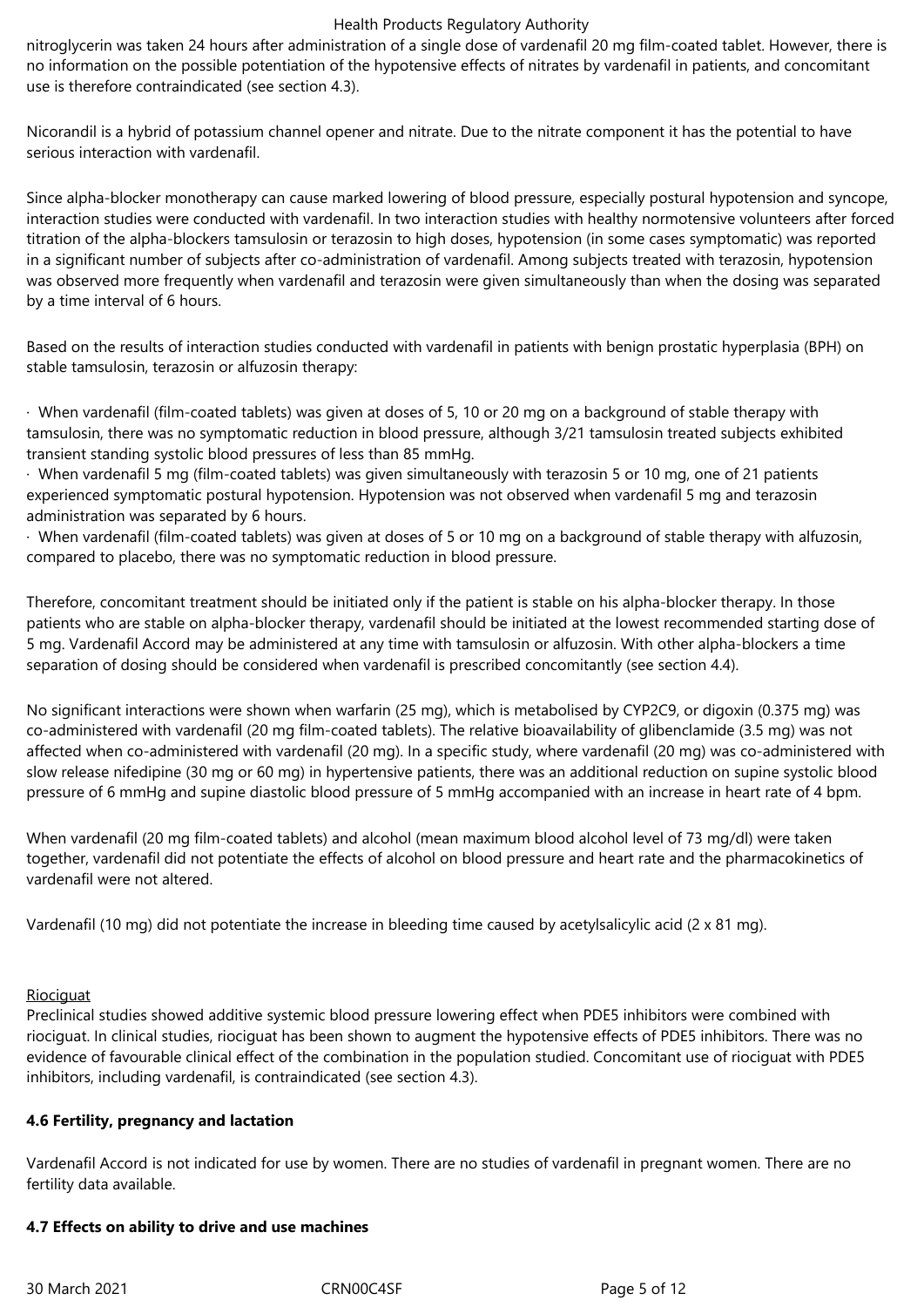No studies on the effects on the ability to drive and use machines have been performed.

As dizziness and abnormal vision have been reported in clinical trials with vardenafil, patients should be aware of how they react to Vardenafil Accord, before driving or operating machines.

# **4.8 Undesirable effects**

# Summary of the safety profile

The adverse reactions reported with vardenafil film-coated tablets or 10 mg orodispersible tablets in clinical trials were generally transient and mild to moderate in nature. The most commonly reported adverse drug reaction occurring in ≥ 10% of patients is headache.

# Tabulated list of adverse reactions

Adverse reactions are listed according to the MedDRA frequency convention: very common (≥1/10), common (≥1/100 to <1/10), uncommon (≥1/1,000 to <1/100), rare (≥1/10,000 to <1/1,000) and not known (can not be estimated from available data).

Within each frequency grouping, adverse reactions are presented in order of decreasing seriousness.

| System organ          | Very common | Common $(\geq 1/100$ | <b>Uncommon</b> | Rare              | <b>Not Known</b>           |
|-----------------------|-------------|----------------------|-----------------|-------------------|----------------------------|
| class                 | (21/10)     | to $< 1/10$ )        | (≥1/1,000 to    | (≥1/10,000 to     | (can not be estimated from |
|                       |             |                      | $<1/100$ )      | $<1/1,000$ )      | available data)            |
| <b>Infection and</b>  |             |                      |                 | Conjunctivitis    |                            |
| infestations          |             |                      |                 |                   |                            |
| Immune system         |             |                      | Allergic oedema | Allergic reaction |                            |
| disorders             |             |                      | and             |                   |                            |
|                       |             |                      | angioedema      |                   |                            |
| <b>Psychiatric</b>    |             |                      | Sleep disorder  | Anxiety           |                            |
| disorders             |             |                      |                 |                   |                            |
| <b>Nervous system</b> | Headache    | <b>Dizziness</b>     | Somnolence      | Syncope           | Cerebral haemorrhage       |
| disorders             |             |                      | Paraesthesia    | Seizure           |                            |
|                       |             |                      | and             | Amnesia           |                            |
|                       |             |                      | dysaesthesia    | Transient         |                            |
|                       |             |                      |                 | ischaemic attack  |                            |
| <b>Eye disorders</b>  |             |                      | Visual          | Increase in       | Non-arteritic anterior     |
|                       |             |                      | disturbance     | intraocular       | ischemic optic neuropathy  |
|                       |             |                      | Ocular          | pressure          | Visual defects             |
|                       |             |                      | hyperaemia      | Lacrimation       |                            |
|                       |             |                      | Visual colour   | increased         |                            |
|                       |             |                      | distortions     |                   |                            |
|                       |             |                      | Eye pain and    |                   |                            |
|                       |             |                      | eye discomfort  |                   |                            |
|                       |             |                      | Photophobia     |                   |                            |
| Ear and               |             |                      | Tinnitus        |                   | Sudden deafness            |
| labyrinth             |             |                      | Vertigo         |                   |                            |
| disorders             |             |                      |                 |                   |                            |
| <b>Cardiac</b>        |             |                      | Palpitation     | Myocardial        | Sudden death               |
| disorders             |             |                      |                 | infarction        |                            |
|                       |             |                      | Tachycardia     | Ventricular       |                            |
|                       |             |                      |                 |                   |                            |
|                       |             |                      |                 | tachy-arrhythm    |                            |
|                       |             |                      |                 | ias               |                            |
|                       |             |                      |                 | Angina pectoris   |                            |
| <b>Vascular</b>       |             | Flushing             |                 | Hypotension       |                            |
| disorders             |             |                      |                 | Hypertension      |                            |
| Respiratory,          |             | Nasal congestion     | Dyspnoea        | Epistaxis         |                            |
| thoracic and          |             |                      | Sinus           |                   |                            |
| mediastinal           |             |                      | congestion      |                   |                            |
| disorders             |             |                      |                 |                   |                            |

30 March 2021 **CRN00C4SF** CRN00C4SF Page 6 of 12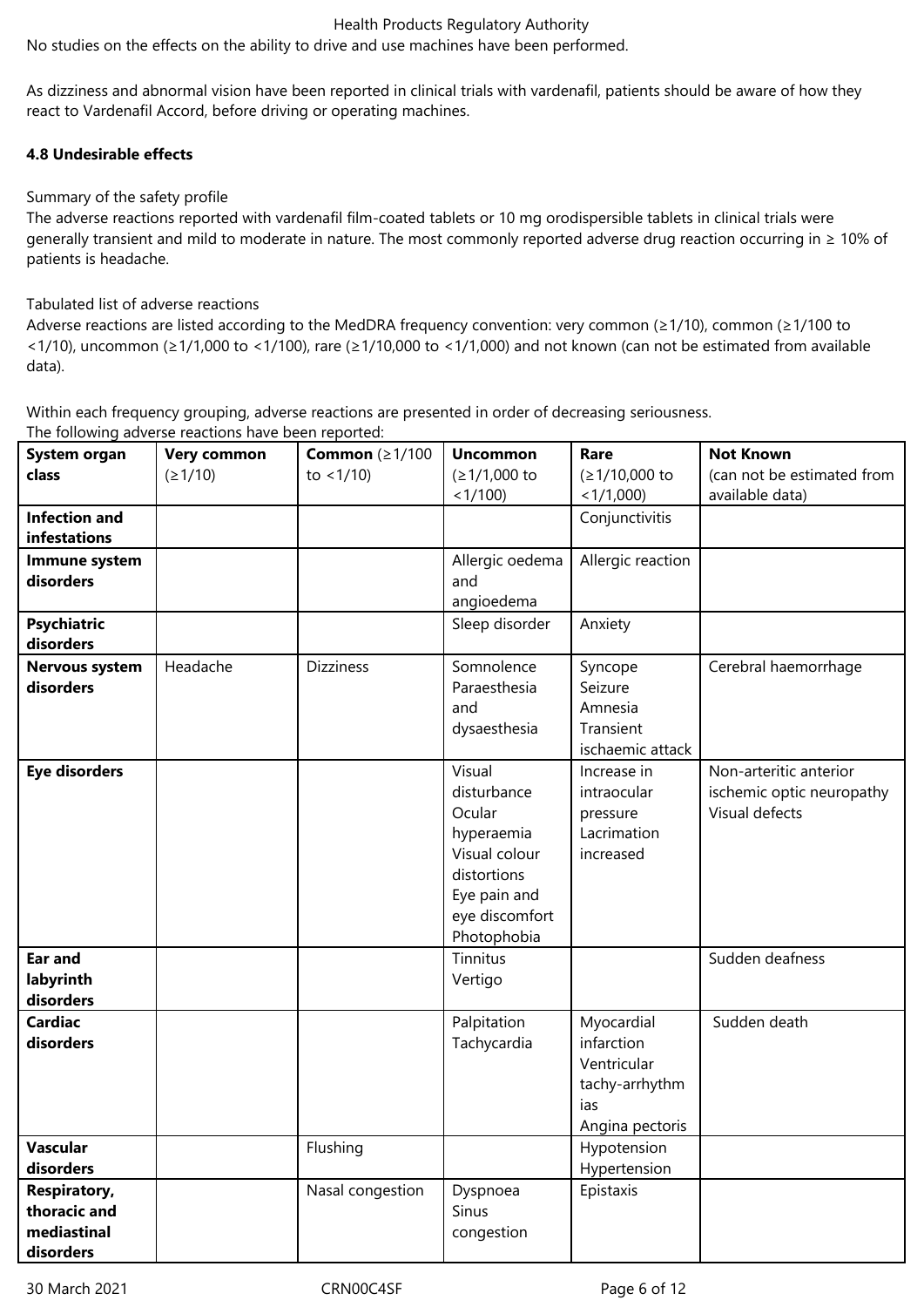|                         |           | <1/100           | < 1/1,000        | available data)    |
|-------------------------|-----------|------------------|------------------|--------------------|
| <b>Gastrointestinal</b> | Dyspepsia | Gastro-oesoph    |                  |                    |
| disorders               |           | ageal reflux     |                  |                    |
|                         |           | disease          |                  |                    |
|                         |           | Gastritis        |                  |                    |
|                         |           | Gastrointestinal |                  |                    |
|                         |           | and abdominal    |                  |                    |
|                         |           | pain             |                  |                    |
|                         |           | Diarrhoea        |                  |                    |
|                         |           | Vomiting         |                  |                    |
|                         |           | Nausea           |                  |                    |
|                         |           | Dry mouth        |                  |                    |
| <b>Hepatobiliary</b>    |           | Increase in      | Increase in      |                    |
| disorders               |           | transaminases    | gamma-glutam     |                    |
|                         |           |                  | yl transferase   |                    |
| <b>Skin and</b>         |           | Erythema         | Photosensitivity |                    |
| subcutaneous            |           | Rash             | reaction         |                    |
| tissue disorders        |           |                  |                  |                    |
| <b>Musculoskeletal</b>  |           | Back pain        |                  |                    |
| and connective          |           | Increase in      |                  |                    |
| tissue disorders        |           | creatine         |                  |                    |
|                         |           | phosphokinase    |                  |                    |
|                         |           | Myalgia          |                  |                    |
|                         |           | Increased        |                  |                    |
|                         |           | muscle tone      |                  |                    |
|                         |           | and cramping     |                  |                    |
| <b>Renal and</b>        |           |                  |                  | Haematuria         |
| urinary                 |           |                  |                  |                    |
| disorders               |           |                  |                  |                    |
| <b>Reproductive</b>     |           | Increase in      | Priapism         | Penile haemorrhage |
| system and              |           | erection         |                  | Haematospermia     |
| breast disorders        |           |                  |                  |                    |
| <b>General</b>          |           | Feeling unwell   | Chest pain       |                    |
| disorders and           |           |                  |                  |                    |
| administration          |           |                  |                  |                    |
| site conditions         |           |                  |                  |                    |
|                         |           |                  |                  |                    |

Description of selected adverse reactions

Penile haemorrhage, haematospermia and haematuria have been reported in clinical trials and spontaneous post-marketing data with the use of all PDE5 inhibitors, including vardenafil.

At a dose of 20 mg dose of vardenafil film-coated tablets, elderly (≥65 years old) patients had higher frequencies of headaches (16.2% versus 11.8%) and dizziness (3.7% versus 0.7%) than younger patients (<65 years old). In general, the incidence of adverse reactions (especially "dizziness") has been shown to be slightly higher in patients with a history of hypertension.

#### Reporting of suspected adverse reactions

Reporting suspected adverse reactions after authorisation of the medicinal product is important. It allows continued monitoring of the benefit/risk balance of the medicinal product. Healthcare professionals are asked to report any suspected adverse reactions via HPRA Pharmacovigilance Website: www.hpra.ie

#### **4.9 Overdose**

In single [dose volunte](http://www.hpra.ie/)er studies, doses up to and including 80 mg vardenafil (film-coated tablets) per day were tolerated without exhibiting serious adverse reactions.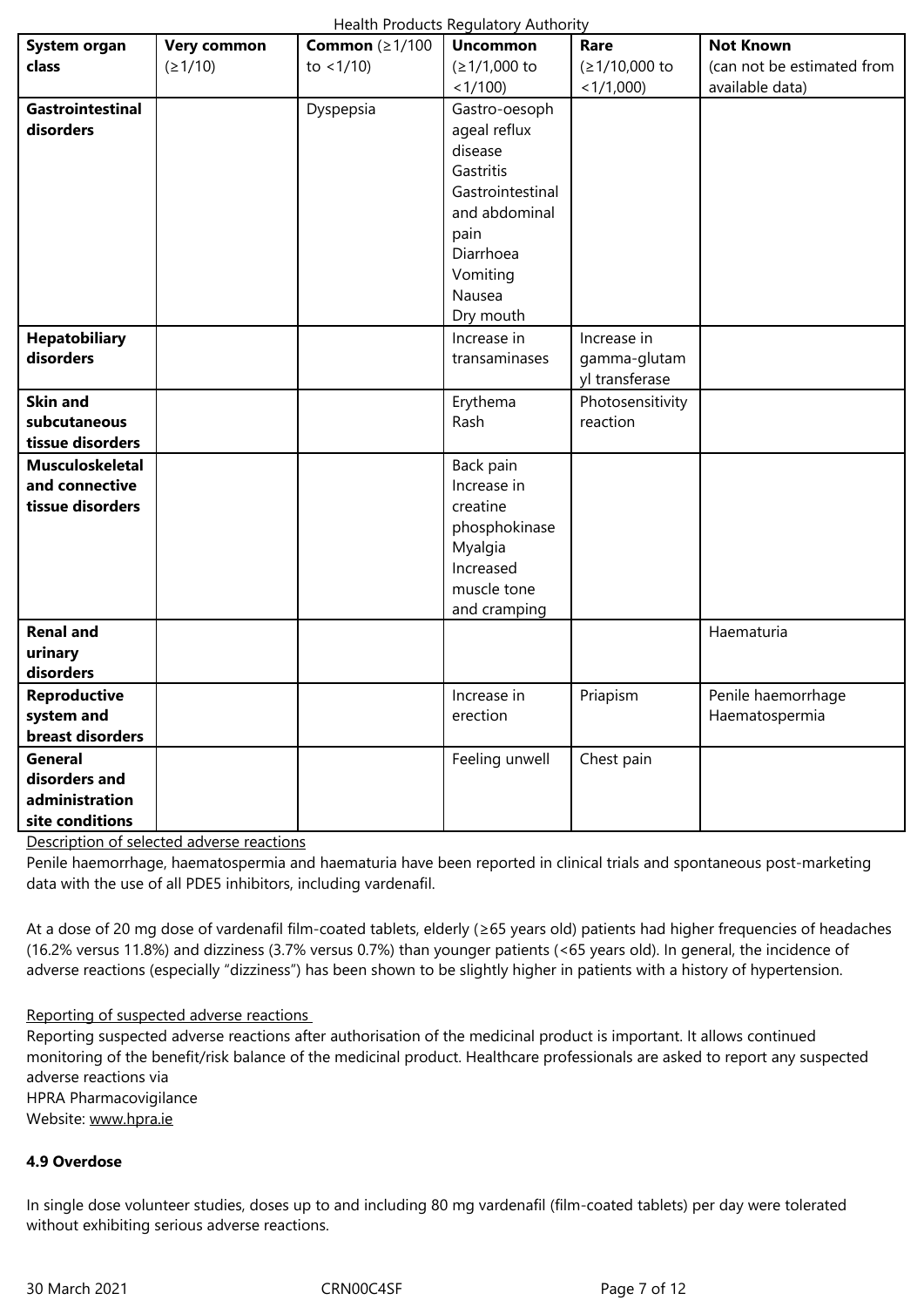When vardenafil was administered in higher doses and more frequently than the recommended dose regimen (40 mg) film-coated tablets twice daily) cases of severe back pain have been reported. This was not associated with any muscle or neurological toxicity.

In cases of overdose, standard supportive measures should be adopted as required. Renal dialysis is not expected to accelerate clearance, as vardenafil is highly bound to plasma proteins and not significantly eliminated in the urine.

#### **5 PHARMACOLOGICAL PROPERTIES**

#### **5.1 Pharmacodynamic properties**

Pharmacotherapeutic group: Urologicals, Drugs used in erectile dysfunction, ATC code: G04BE09.

Vardenafil is an oral therapy for the improvement of erectile function in men with erectile dysfunction. In the natural setting, i.e., with sexual stimulation, it restores impaired erectile function by increasing blood flow to the penis.

Penile erection is a haemodynamic process. During sexual stimulation, nitric oxide is released. It activates the enzyme guanylate cyclase, resulting in an increased level of cyclic guanosine monophosphate (cGMP) in the corpus cavernosum. This in turn results in smooth muscle relaxation, allowing increased inflow of blood into the penis. The level of cGMP is regulated by the rate of synthesis via guanylate cyclase and by the rate of degradation via cGMP hydrolysing phosphodiesterases (PDEs).

Vardenafil is a potent and selective inhibitor of the cGMP specific phosphodiesterase type 5 (PDE5), the most prominent PDE in the human corpus cavernosum. Vardenafil potently enhances the effect of endogenous nitric oxide in the corpus cavernosum by inhibiting PDE5. When nitric oxide is released in response to sexual stimulation, inhibition of PDE5 by vardenafil results in increased corpus cavernosum levels of cGMP. Sexual stimulation is therefore required for vardenafil to produce its beneficial therapeutic effects.

*In vitro* studies have shown that vardenafil is more potent on PDE5 than on other known phosphodiesterases (>15‑fold relative to PDE6, >130-fold relative to PDE1, >300-fold relative to PDE11, and >1,000-fold relative to PDE2, PDE3, PDE4, PDE7, PDE8, PDE9 and PDE10).

In a penile plesthysmography (RigiScan) study, vardenafil 20 mg produced erections considered sufficient for penetration (60% rigidity by RigiScan) in some men as early as 15 minutes after dosing. The overall response of these subjects to vardenafil became statistically significant, compared to placebo, 25 minutes after dosing.

Vardenafil causes mild and transient decreases in blood pressure which, in the majority of the cases, do not translate into clinical effects. The mean maximum decreases in supine systolic blood pressure following 20 mg and 40 mg vardenafil were - 6.9 mmHg under 20 mg and - 4.3 mmHg under 40 mg of vardenafil, when compared to placebo. These effects are consistent with the vasodilatory effects of PDE5‑inhibitors and are probably due to increased cGMP levels in vascular smooth muscle cells. Single and multiple oral doses of vardenafil up to 40 mg produced no clinically relevant changes in the ECGs of normal male volunteers.

A single dose, double blind, crossover, randomised trial in 59 healthy males compared the effects on the QT interval of vardenafil (10 mg and 80 mg), sildenafil (50 mg and 400 mg) and placebo. Moxifloxacin (400 mg) was included as an active internal control. Effects on the QT interval were measured one hour post-dose (average t  $_{max}$  for vardenafil). The primary objective of this study was to rule out a greater than 10 msec effect (i.e., to demonstrate lack of effect) of a single 80 mg oral dose of vardenafil on QTc interval compared to placebo, as measured by the change in Fridericia's correction formula (QTcF=QT/RR1/3) from baseline at the 1 hour post‑dose time point. The vardenafil results showed an increase in QTc (Fridericia) of 8 msec (90% CI: 6‑9) and 10 msec (90% CI: 8-11) at 10 and 80 mg doses compared to placebo and an increase in QTci of 4 msec (90% CI: 3-6) and 6 msec (90% CI: 4-7) at 10 and 80 mg doses compared to placebo, at one hour post-dose. At t<sub>max</sub>, only the mean change in QTcF for vardenafil 80 mg was out of the study established limit (mean 10 msec, 90% CI: 8‑11). When using the individual correction formulae, none of the values were out of the limit.

In a separate post-marketing study of 44 healthy volunteers, single doses of 10 mg vardenafil or 50 mg sildenafil were co-administered concomitantly with 400 mg gatifloxacin, a drug with comparable QT effect. Both vardenafil and sildenafil showed an increase of Fridericia QTc effect of 4 msec (vardenafil) and 5 msec (sildenafil) when compared to either drug alone. The actual clinical impact of these QT changes is unknown.

30 March 2021 **CRN00C4SF** CRN00C4SF Page 8 of 12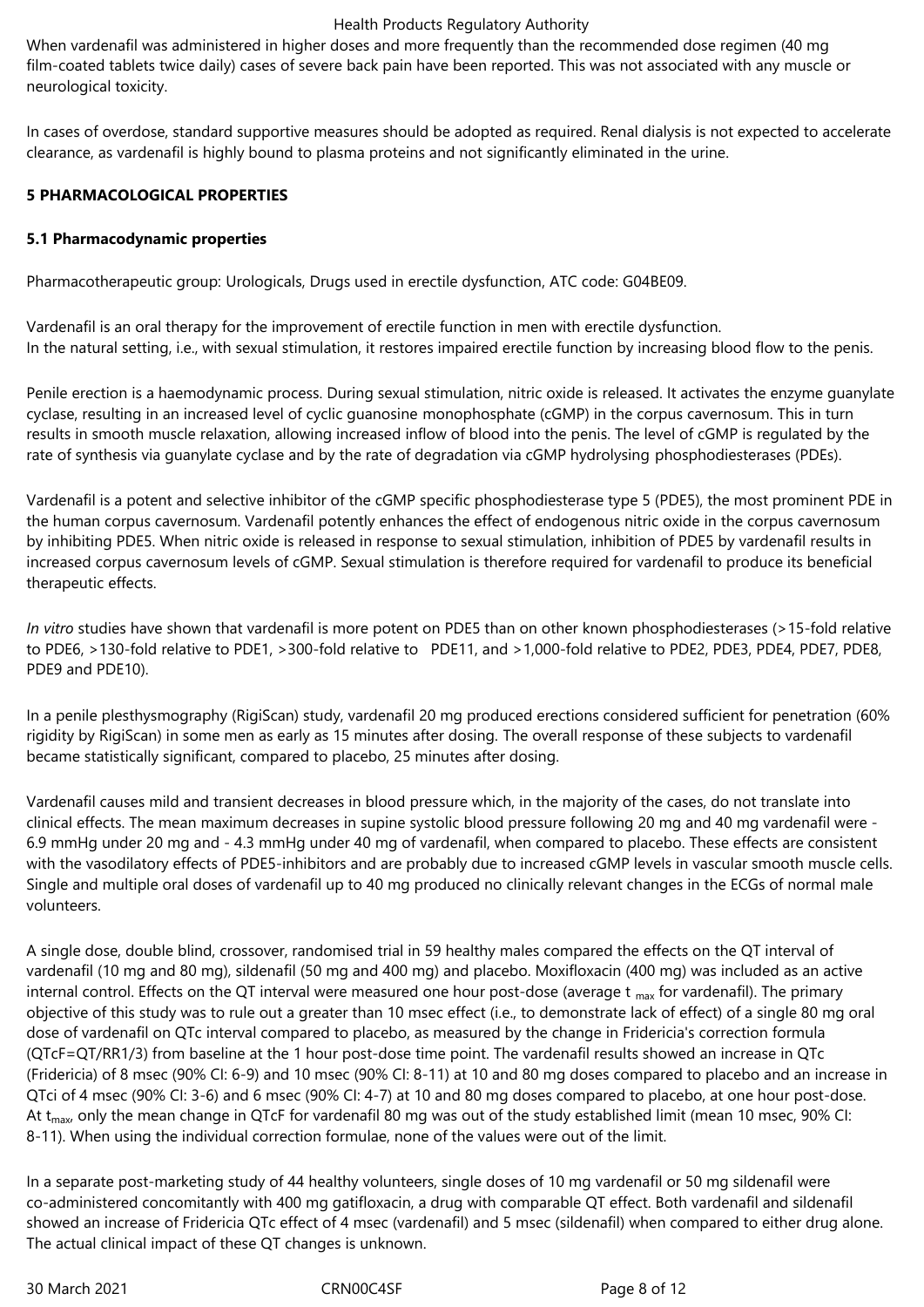## Further information on clinical trials with vardenafil 10 mg orodispersible tablets

Efficacy and safety of vardenafil 10 mg orodispersible tablets were separately demonstrated in a broad population in two studies including 701 randomized erectile dysfunction patients who were treated up to 12 weeks. The distribution of patients in the predefined subgroups was covering elderly patients (51%), patients with history of diabetes mellitus (29%), dyslipidemia (39%) and hypertension (40%).

In pooled data from the two vardenafil 10 mg orodispersible tablets trials, IIEF‑EF domain scores were significantly higher with vardenafil 10 mg orodispersible tablet versus placebo.

A percentage of 71% of all sexual attempts reported in the clinical trials had successful penetration compared to 44% of all attempts in the placebo group. These results were also reflected in subgroups, in elderly patients (65%), in patients with history of diabetes mellitus (63%), patients with history of dyslipidemia (66%) and hypertension (70%) of all sexual attempts reported had successful penetration.

About 63% of all reported sexual attempts with vardenafil 10 mg orodispersible tablets were successful in terms of erection maintenance compared to about 26% of all placebo-controlled sexual attempts. In the predefined subgroups 57% (elderly patients), 56% (patients with history of diabetes mellitus), 59% (patients with history of dyslipidemia) and 60% (patients with history of hypertension) of all reported attempts with vardenafil 10 mg orodispersible tablets were successful in terms of maintenance of erection.

#### Further information on clinical trials

In clinical trials vardenafil was administered to over 17,000 men with erectile dysfunction (ED) aged 18 ‑ 89 years, many of whom had multiple co-morbid conditions. Over 2,500 patients have been treated with vardenafil for six months or longer. Of these, 900 patients have been treated for one year or longer.

The following patient groups were represented: elderly (22%), patients with hypertension (35%), diabetes mellitus (29%), ischaemic heart disease and other cardiovascular diseases (7%), chronic pulmonary disease (5%), hyperlipidemia (22%), depression (5%), radical prostatectomy (9%). The following groups were not well represented in clinical trials: elderly (>75 years, 2.4%), and patients with certain cardiovascular conditions (see section 4.3). No clinical trials in CNS diseases (except spinal cord injury), patients with severe renal or hepatic impairment, pelvic surgery (except nerve-sparing prostatectomy) or trauma or radiotherapy and hypoactive sexual desire or penile anatomic deformities have been performed.

Across the pivotal trials, treatment with vardenafil (film-coated tablets) resulted in an improvement of erectile function compared to placebo. In the small number of patients who attempted intercourse up to four to five hours after dosing the success rate for penetration and maintenance of erection was consistently greater than placebo.

In fixed dose studies (film-coated tablets) in a broad population of men with erectile dysfunction, 68% (5 mg), 76% (10 mg) and 80% (20 mg) of patients experienced successful penetrations (SEP 2) compared to 49% on placebo over a three month study period. The ability to maintain the erection (SEP 3) in this broad ED population was given as 53% (5 mg), 63% (10 mg) and 65% (20 mg) compared to 29% on placebo.

In pooled data from the major efficacy trials, the proportion of patients experiencing successful penetration on vardenafil were as follows: psychogenic erectile dysfunction (77‑87%), mixed erectile dysfunction (69‑83%), organic erectile dysfunction (64‑75%), elderly (52‑75%), ischaemic heart disease (70‑73%), hyperlipidemia (62‑73%), chronic pulmonary disease (74‑78%), depression (59‑69%), and patients concomitantly treated with antihypertensives (62‑73%).

In a clinical trial in patients with diabetes mellitus, vardenafil significantly improved the erectile function domain score, the ability to obtain and maintain an erection long enough for successful intercourse and penile rigidity compared to placebo at vardenafil doses of 10 mg and 20 mg. The response rates for the ability to obtain and maintain an erection was 61% and 49% on 10 mg and 64% and 54% on 20 mg vardenafil compared to 36% and 23% on placebo for patients who completed three months treatment.

In a clinical trial in post-prostatectomy patients, vardenafil significantly improved the erectile function domain score, the ability to obtain and maintain an erection long enough for successful intercourse and penile rigidity compared to placebo at vardenafil doses of 10 mg and 20 mg. The response rates for the ability to obtain and maintain an erection was 47% and 37% on 10 mg and 48% and 34% on 20 mg vardenafil compared to 22% and 10% on placebo for patients who completed three months treatment.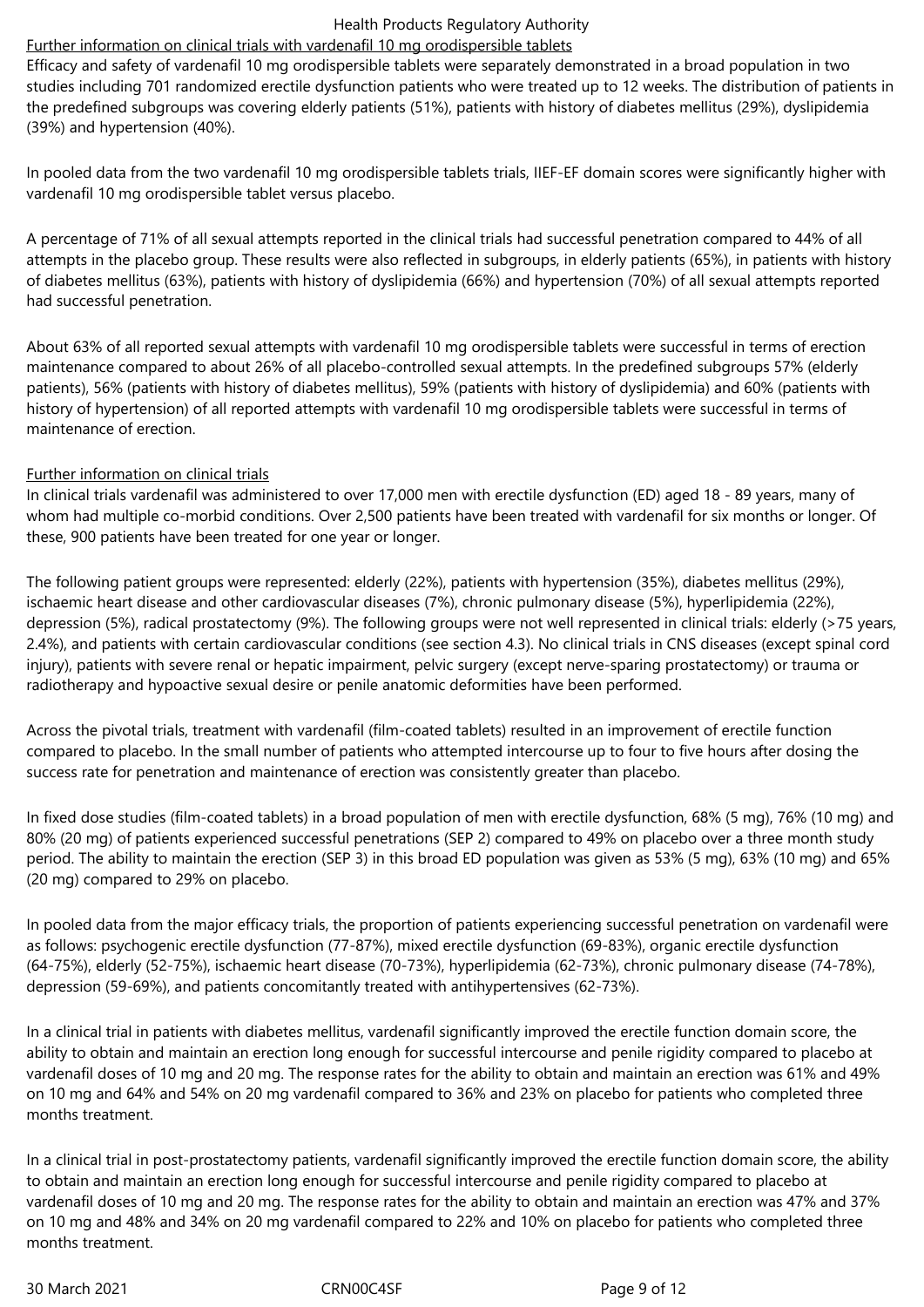In a flexible-dose clinical trial in patients with Spinal Cord Injury, vardenafil significantly improved the erectile function domain score, the ability to obtain and maintain an erection long enough for successful intercourse and penile rigidity compared to placebo. The number of patients who returned to a normal IIEF domain score (≥26) were 53% on vardenafil compared to 9% on placebo. The response rates for the ability to obtain and maintain an erection were 76% and 59% on vardenafil compared to 41% and 22% on placebo for patients who completed three months treatment which were clinically and statistically significant (p<0.001).

The safety and efficacy of vardenafil was maintained in long-term studies.

#### Paediatric population

The European Medicines Agency has waived the obligation to submit the results of studies in all subsets of the paediatric population in the treatment of the erectile dysfunction. See section 4.2 for information on paediatric use.

#### **5.2 Pharmacokinetic properties**

Bioequivalence studies have shown that vardenafil 10 mg orodispersible tablet is not bioequivalent to vardenafil 10 mg film-coated tablets; therefore, the orodispersible formulation should not be used as an equivalent to vardenafil 10 mg film-coated tablets.

#### Absorption

In vardenafil film-coated tablets, vardenafil is rapidly absorbed with maximum observed plasma concentrations reached in some men as early as 15 minutes after oral administration. However, 90% of the time, maximum plasma concentrations are reached within 30 to 120 minutes (median 60 minutes) of oral dosing in the fasted state. The mean absolute oral bioavailability is 15%. After oral dosing of vardenafil AUC and  $C_{\text{max}}$  increase almost dose proportionally over the recommended dose range (5‑20 mg).

When vardenafil film-coated tablets are taken with a high fat meal (containing 57% fat), the rate of absorption is reduced, with an increase in the median t<sub>max</sub> of 1 hour and a mean reduction in C<sub>max</sub> of 20%. Vardenafil AUC is not affected. After a meal containing 30% fat, the rate and extent of absorption of vardenafil ( $t_{max}$ ,  $C_{max}$  and AUC) are unchanged compared to administration under fasting conditions.

Vardenafil is rapidly absorbed after administration of vardenafil 10 mg orodispersible tablets without water. The median time to reach  $C_{\text{max}}$  varied between 45 to 90 minutes and was similar or slightly delayed (by 8 to 45 min) compared to the film-coated tablets. Mean vardenafil AUC was increased by 21 to 29% (middle aged and elderly ED patients) or 44% (young healthy subjects) with 10 mg orodispersible tablets compared to film-coated tablets as a result of local oral absorption of a small amount of drug in the oral cavity. There was no consistent difference in mean  $C_{\text{max}}$  between orodispersible tablets and film-coated tablets.

In subjects taking vardenafil 10 mg orodispersible tablets with a high fat meal no effect on vardenafil AUC and  $t_{max}$  was observed, while vardenafil C<sub>max</sub> was reduced by 35% in the fed condition. Based on these results vardenafil 10 mg orodispersible tablets can be taken with or without food.

If vardenafil 10 mg orodispersible tablets are taken with water, the AUC is reduced by 29%,  $C_{\text{max}}$  remains unchanged and median  $t_{max}$  is shortened by 60 minutes compared to intake without water. Vardenafil 10 mg orodispersible tablets must be taken without liquid.

#### Distribution

The mean steady state volume of distribution for vardenafil is 208 l, indicating distribution into the tissues.

Vardenafil and its major circulating metabolite (M1) are highly bound to plasma proteins (approximately 95% for vardenafil or M1). For vardenafil as well as M1, protein binding is independent of total drug concentrations. Based on measurements of vardenafil in semen of healthy subjects 90 minutes after dosing, not more than 0.00012% of the administered dose may appear in the semen of patients.

#### Biotransformation

Vardenafil in film-coated tablets is metabolised predominantly by hepatic metabolism via cytochrome P450 (CYP) isoform 3A4 with some contribution from CYP3A5 and CYP2C isoforms.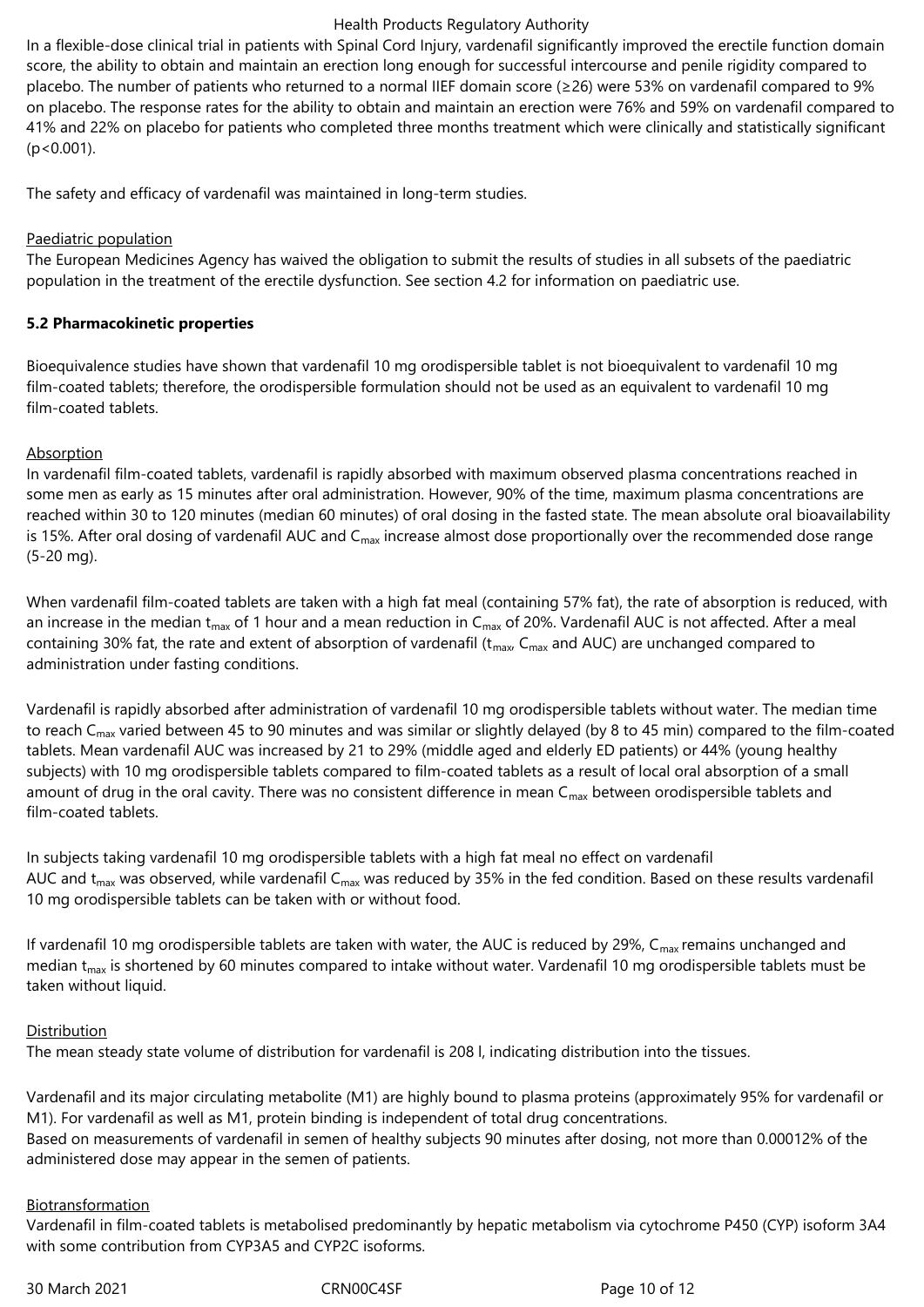In humans the one major circulating metabolite (M1) results from desethylation of vardenafil and is subject to further metabolism with a plasma elimination half-life of approximately 4 hours. Parts of M1 are in the form of the glucuronide in systemic circulation. Metabolite M1 shows a phosphodiesterase selectivity profile similar to vardenafil and an *in vitro* potency for phosphodiesterase type 5 of approximately 28% compared to vardenafil, resulting in an efficacy contribution of about 7%.

The mean terminal half-life of vardenafil in patients receiving vardenafil 10 mg orodispersible tablets ranged between 4-6 hours. The elimination half-life of the metabolite M1 is between 3 to 5 hours, similar to parent drug.

#### Elimination

The total body clearance of vardenafil is 56 l/h with a resultant terminal half-life of approximately 4‑5 hours. After oral administration, vardenafil is excreted as metabolites predominantly in the faeces (approximately 91‑95% of the administered dose) and to a lesser extent in the urine (approximately 2-6% of the administered dose).

#### Pharmacokinetics in special patient groups

#### *Elderly*

Hepatic clearance of vardenafil in healthy elderly volunteers (65 years and over) was reduced as compared to healthy younger volunteers (18‑45 years). On average elderly males taking vardenafil film-coated tablets had a 52% higher AUC, and a 34% higher  $C_{\text{max}}$  than younger males (see section 4.2).

Vardenafil AUC and C<sub>max</sub> in elderly patients (65 years or over) taking vardenafil orodispersible tablets were increased by 31 to 39% and 16 to 21%, respectively, in comparison to patients aged 45 years and below. Vardenafil was not found to accumulate in the plasma in patients aged 45 years and below or 65 years or over following once-daily dosing of vardenafil 10 mg orodispersible tablets over ten days.

#### *Renal impairment*

In volunteers with mild to moderate renal impairment (creatinine clearance 30‑80 mL/min), the pharmacokinetics of vardenafil were similar to that of a normal renal function control group. In volunteers with severe renal impairment (creatinine clearance <30 mL/min) the mean AUC was increased by 21% and the mean  $C_{\text{max}}$  decreased by 23%, compared to volunteers with no renal impairment. No statistically significant correlation was observed between creatinine clearance and vardenafil exposure (AUC and  $C_{\text{max}}$ ) (see section 4.2). Vardenafil pharmacokinetics has not been studied in patients requiring dialysis (see section 4.3).

#### *Hepatic impairment*

In patients with mild to moderate hepatic impairment (Child-Pugh A and B), the clearance of vardenafil was reduced in proportion to the degree of hepatic impairment. In patients with mild hepatic impairment (Child-Pugh A), the mean AUC and  $C_{\text{max}}$  increased 17% and 22% respectively, compared to healthy control subjects. In patients with moderate impairment (Child-Pugh B), the mean AUC and C max increased by 160% and 133% respectively, compared to healthy control subjects (see section 4.2). The pharmacokinetics of vardenafil in patients with severely impaired hepatic function (Child-Pugh C) has not been studied (see section 4.3).

#### Additional information

In vitro data suggest that effects of vardenafil on P-glycoprotein substrates more sensitive than digoxin cannot be excluded. Dabigatran etexilate is an example for highly sensitive intestinal P-glycoprotein substrates.

#### **5.3 Preclinical safety data**

Non-clinical data reveal no special hazard for humans based on conventional studies of safety pharmacology, repeated dose toxicity, genotoxicity, carcinogenic potential, toxicity to reproduction.

# **6 PHARMACEUTICAL PARTICULARS**

#### **6.1 List of excipients**

30 March 2021 CRN00C4SF Page 11 of 12 Tablet core: Crospovidone (type B) Magnesium stearate Cellulose, microcrystalline